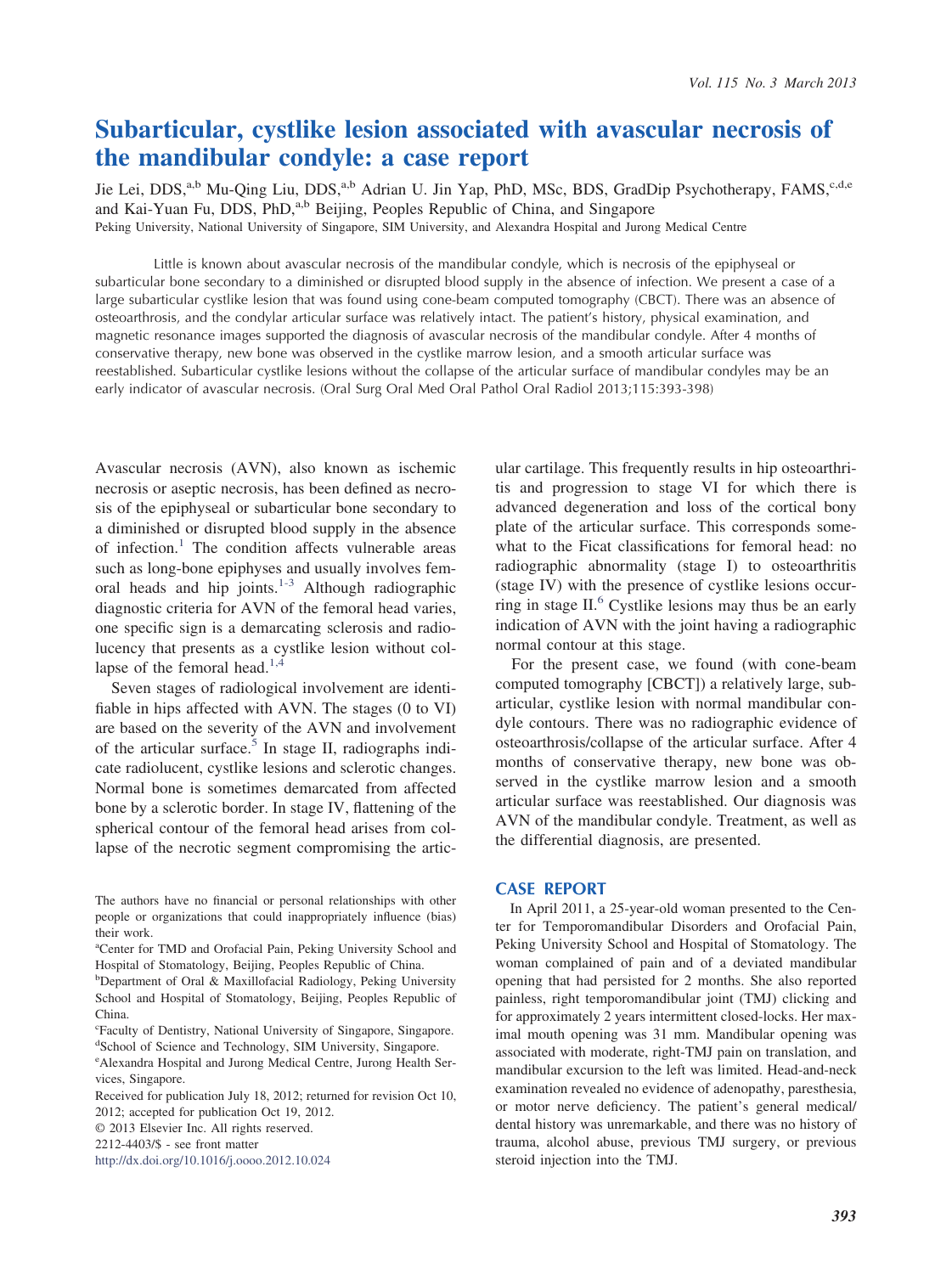

Fig. 1. MR proton-density-weighted images of the bilateral TMJs. **A,** Right TMJ in the closed-mouth position. The disk was anteriorly displaced (*arrow*) and the dark signal in condylar, articular, cortical bone was absent. A focal abnormal signal area in the subchondral region was observed with a low signal in the center. The round lesion was surrounded by a low-signal band demarcating a line with bone marrow of the condyle (*arrowhead*). **B,** Right TMJ in the opened-mouth position. The disk was still anteriorly displaced without reduction (*arrow*), and there was joint effusion in the upper compartment of the joint space (*arrowhead*). **C,** Left TMJ in the closed-mouth position;**D,** left TMJ in the opened-mouth position. Both show normal disk position (*arrow*) and condylar contours.

Magnetic resonance (MR) imaging (1.5 Tesla; Siemens Sonata, Erlangen, Germany) was performed in a local hospital. Proton-density (repetition time 3490 ms, echo time 17 ms) weighted images (3-mm thick, 16-cm field of view) formatted in oblique sagittal planes in both the closed- and open-mouth positions indicated anterior disk displacement without reduction in the right TMJ (Figure 1, *A* and *B*). The left TMJ was normal (Figure 1, *C* and *D*). A localized round abnormal area in the subarticular region (displaying intermediate signal intensity with a low signal in the center) was observed. The round lesion was surrounded by a low-signal band demarcating a line with the bone marrow of the condyle (Figure 1, *A*). As degenerative changes of the condyles were suspected, CBCT (3DX MultiImage micro CT; J. Morita Mfg Corp., Kyoto, Japan) of the bilateral TMJs was performed.

After scanning the TMJ, serial images (1.0-mm slice thickness and interval) of the condyle were axially, sagittally, and coronally reconstructed. All images were viewed digitally, and 2 typical images in axial, coronal, and sagittal sections were analyzed (Figure 2). CBCT images showed the bony structures, including the cortical bone on the articular surface, as well as the subcortical cancellous trabecular structure. A cystlike radiolucent lesion about  $5.0 \times 4.8$  mm in size (coronal images) was detected under the articular surface of the right condyle. A demarcating sclerosis was seen around the cyst, and the overlying cortical bone was discontinuous (Figure 2, *A* and *B*). The contour of the affected condyle was, however, almost normal, and no other radiographic sign of osteoarthrosis was found. There was also no radiographic evidence of osteoarthrosis on the temporal side of the joint.

Based on all the information obtained and MR diagnostic criteria,7,8 a diagnosis of AVN of the right mandibular condyle was made. The patient was treated by arthrocentesis, $9$ using 0.9% saline under local anesthesia followed by pharmacotherapy with nonsteroidal anti-inflammatory drugs for a week. Physical therapy including laser therapy, home moistheat treatment, and patient self-care instructions were given. Four months later, the patient re-visited our clinic and reported improvement of her jaw health with decreased joint pain, normal mandibular function, and a maximal mouth opening of 40 mm. Her follow-up CBCT indicated that the destructive changes of the condyle had almost resolved (Figure 3). A smooth articular surface was reestablished, and new bone formation was observed within the cystic lesion (Figure 3, *A* and *B*).

## **DISCUSSION**

AVN of the mandibular condyle was first reported in 1979.<sup>10</sup> Subcortical radiolucencies in lateral tomograms were later confirmed by histologic examination as AVN.<sup>10</sup> CBCT images provide superior reliability and greater accuracy than tomography and panoramic projections in the detection of condylar bone.<sup>11</sup> CBCT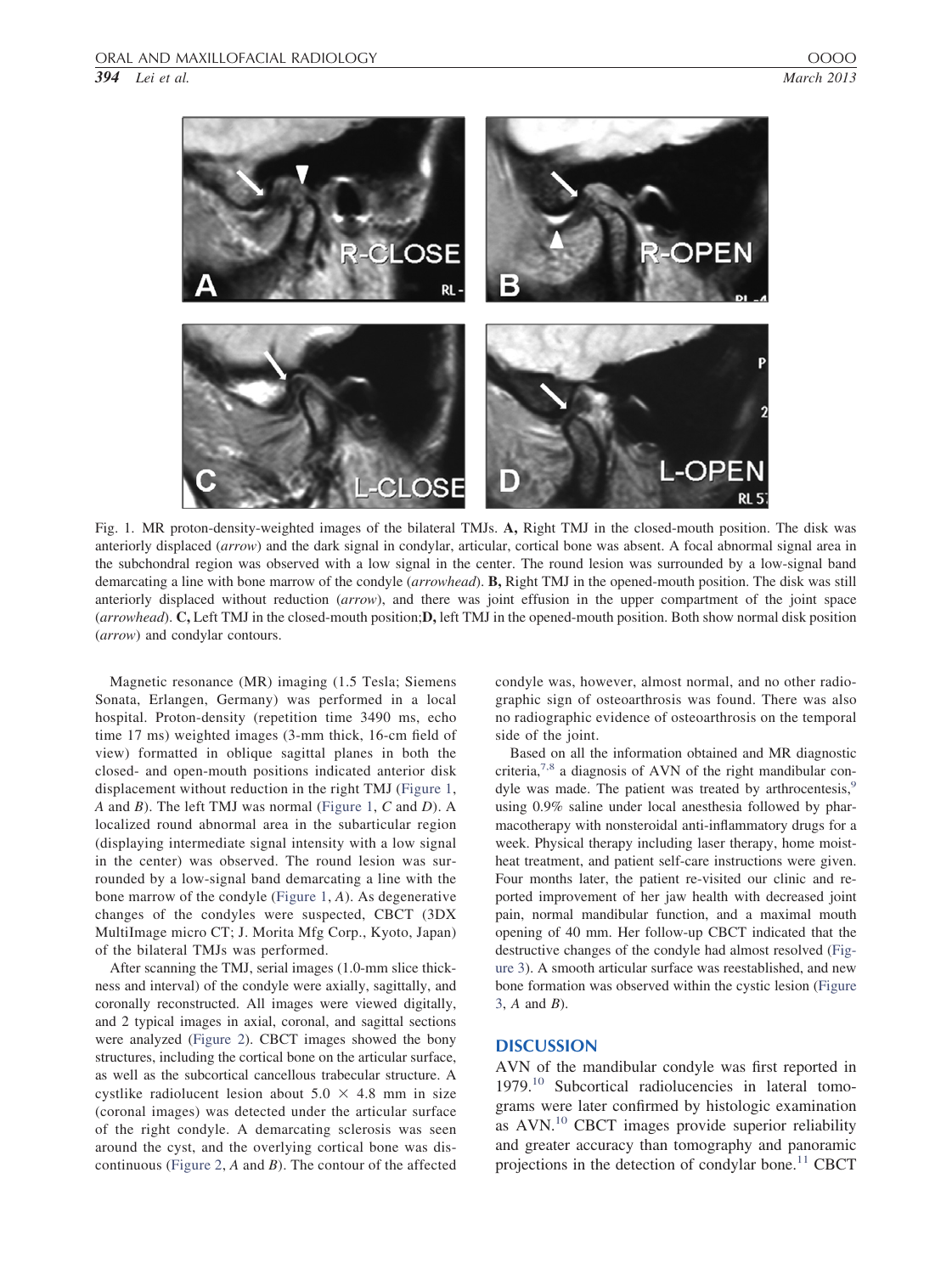

Fig. 2. April 2011, right-condyle CBCT images that indicate a cystlike, radiolucent,  $5.0 \times 4.8$ -mm lesion with the overlying cortical bone discontinuous but with normal condylar contours. **A** and **B,** Coronal sections; **C** and **D,** sagittal sections; **E** and **F,** axial sections.

could be a more sensitive radiographic technique for the early diagnosis of AVN of the mandibular condyle, which presents as a subcortical cystlike lesion with an intact cortical bony plate. $^{12}$  For the present case, CBCT images revealed a cystlike radiolucent lesion (within the cancellous bone) that was associated with a fairly intact articular surface, which had no osteoarthritic change. MR imaging revealed abnormal marrow signal density in the right TMJ. This further confirmed the diagnosis of AVN of the condylar head. As cystlike lesions are an early sign of AVN of the femoral head (before femoral-head collapse), cystlike lesions may also be an early sign of AVN of the mandibular con $dy$ le. $5,6$ 

The etiology of AVN is not clear, and little is known about factors that trigger it. In the present case, the disk was anteriorly displaced without reduction in the affected right TMJ. Joint effusion in the upper compartment of the joint cavity was also observed in the right TMJ, whereas the left was normal. This finding was consistent with the speculation that internal derangement (especially when advanced) in conjunction with joint effusion may be risk factors for AVN of the mandibular condyle.<sup>7,8,13</sup>

AVN has been suggested as a precursor to osteoarthrosis. $8,12,14$  AVN of the mandibular condyle is an infrequent condition characterized by primary subarticular osseous breakdown of the condyle with second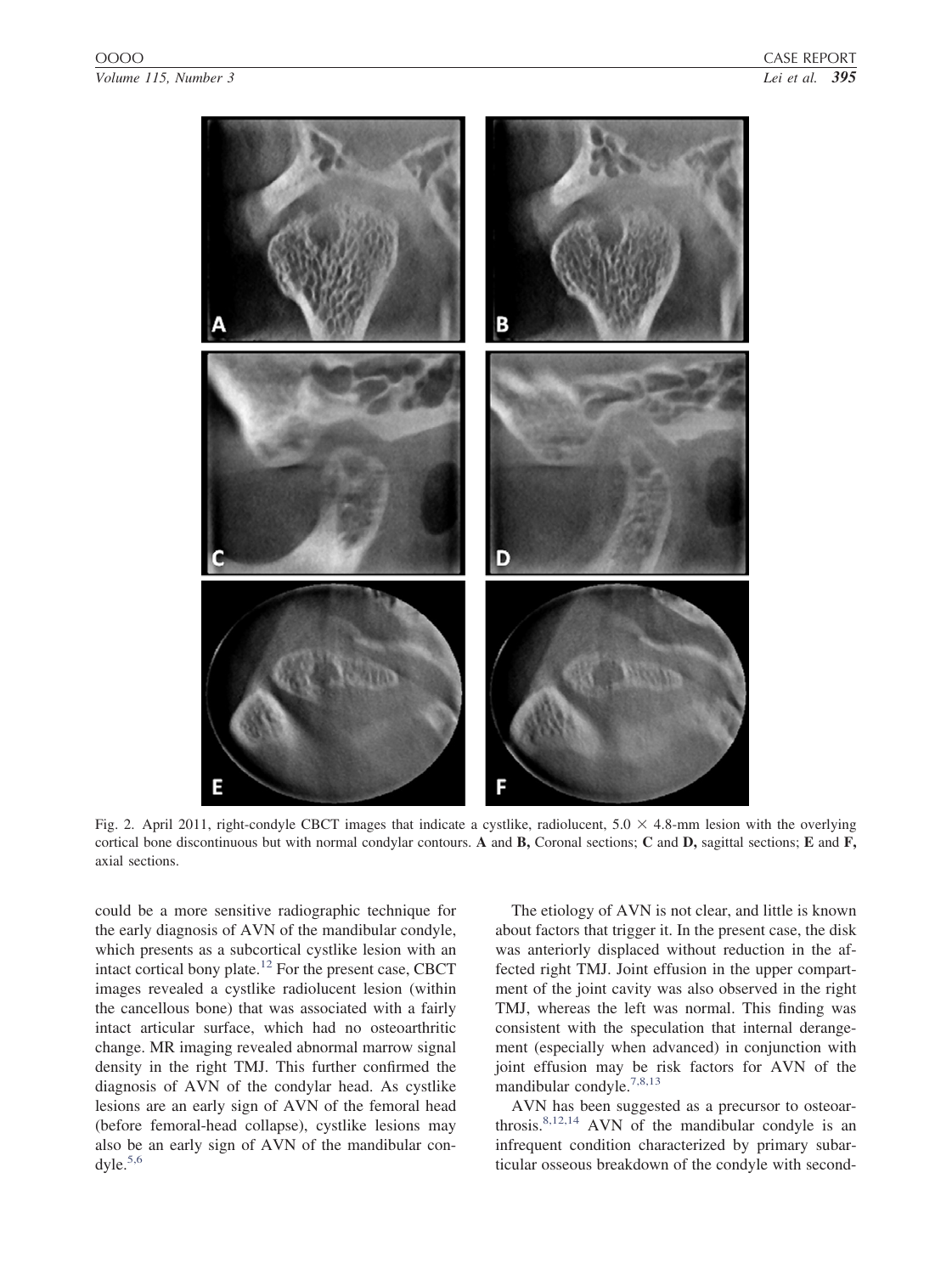*396 Lei et al. March 2013*

Fig. 3. August 2011, right-condyle CBCT images that show new bone deposition in the cystlike lesion and a smooth articular surface. **A** and **B,** Coronal sections; **C** and **D,** sagittal sections; **E** and **F,** axial sections.

ary articular surface collapse. When the articular surface collapses, it is impossible to differentiate AVN from advanced osteoarthrosis.12,14 Osteoarthrosis is a noninflammatory, degenerative disease of moveable joints.<sup>15,16</sup> The process of the disease is characterized by degenerative changes, and it is universally recognized that articular cartilage deterioration is the first change in osteoarthrosis.<sup>17,18</sup> The radiographic characteristics of osteoarthrosis include erosion of cortical bony plate on the articular surfaces, sclerosis of the condyle (and/or articular eminence), flattening of the articular surfaces, osteophytes, and/or subchondralbone, cystlike lesions.<sup>15,19</sup> Radiographic cystlike lesions have also been observed in joints, including the TMJ, with advanced osteoarthrosis. These subchondral-bone, cystlike lesions are, however, always accompanied by other radiographic signs of advanced osteoarthrosis, including severe joint deformation.15-17,20-24 In the present case, the right mandibular condyle maintained its normal contour with no other radiographic evidence of osteoarthrosis. This supports the diagnosis of AVN rather than osteoarthrosis. Simple bone cysts may also have similar radiographic and MR manifestations.25-28 They are, however, frequently located in the mandibular body or symphysis and seldom in the mandibular condyle. When located in the condyle, they present as relatively large lesions occupying the whole condyle.25-28

Management of AVN of the mandibular condyle with decompression corticotomy of the condyle has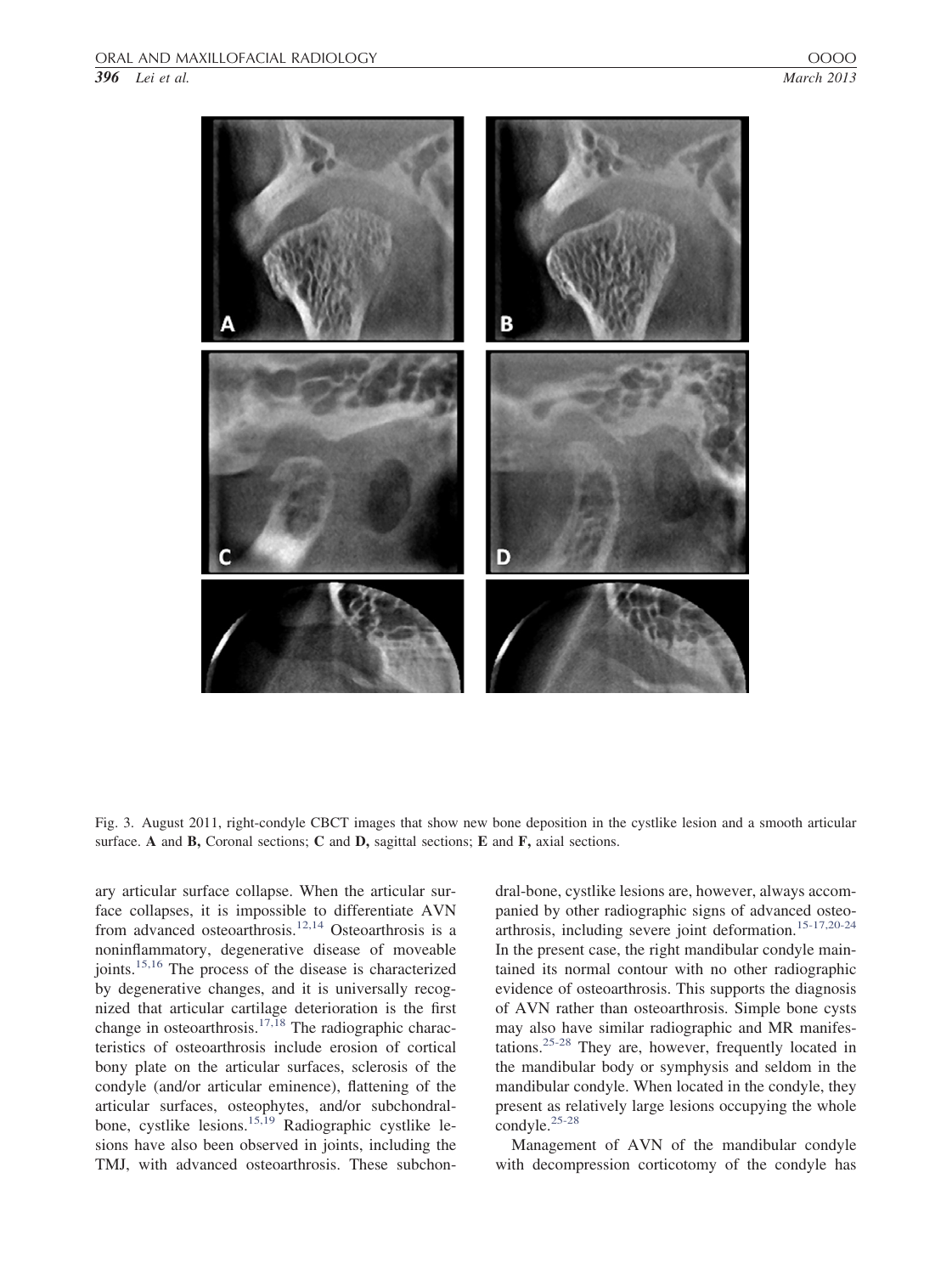been proposed. $^{29}$  It is widely accepted that corticotomy or core decompression may be beneficial in the early stages of AVN of the hip joint<sup>13</sup>; however, the treatment guidelines for hip joints cannot be directly applied to the TMJ for 3 reasons<sup>13</sup>: (1) the hip joint is a heavy weight-bearing joint, whereas the TMJ is a load-bearing joint with a load that is far less compared with that of the hip joint; (2) functions of the 2 joints are different with hyaline cartilage on the hip joint and fibrous cartilage on the TMJ; and (3) any treatment proposals for the TMJ require well-designed clinical trials and long-term follow-up before they can be routinely used in clinical practice. There is currently no accepted treatment protocol for AVN of the mandibular condyle. It is, however, suggested that once a diagnosis of AVN of the mandibular condyle is made that immediate unloading of the mandibular condyle be undertaken to alleviate condylar stress. $<sup>7</sup>$  This and other conservative</sup> measures may help the joint repair itself in the early stages of AVN before irreversible joint deformity occurs.<sup>30</sup>

Early AVN with cystlike lesions adjacent to and directly under the articular surface of the femoral head are likely to collapse immediately after the onset of AVN and have a poor prognosis. $4$  In the present case, physical therapy may have improved the blood supply. At any rate, the condition appeared to have been resolved after 4 months, as indicated by new bone formation in the cystlike marrow lesion and the presence of a smooth articular surface. The favorable outcome may also be attributed in part to patient education and self-care. Early diagnosis and proper management of AVN in young patients is particularly important, as prognosis is good owing to optimal general health and good repair capacity of the condyle. $31$ 

In summary, subarticular, cystlike lesions without collapse of the articular surface of mandibular condyle may be an early indicator of AVN, which can be detected using CBCT. Prognosis is considered good with appropriate conservative therapy.

#### **REFERENCES**

- 1. Sugano N, Atsumi T, Ohzono K, Kubo T, Hotokebuchi T, Takaoka K. The 2001 revised criteria for diagnosis, classification, and staging of idiopathic osteonecrosis of the femoral head. J Orthop Sci 2002;7:601-5.
- 2. Mulliken BD. Osteonecrosis of the femoral head: current concepts and controversies. Iowa Orthop J 1993;13:160-6.
- 3. Lafforgue P. Pathophysiology and natural history of avascular necrosis of bone. Joint Bone Spine 2006;73:500-7.
- 4. Ohzono K, Saito M, Takaoka K, Ono K, Saito S, Nishina T, Kadowaki T. Natural history of nontraumatic avascular necrosis of the femoral head. J Bone Joint Surg Br 1991;73:68-72.
- 5. Steinberg ME, Hayken GD, Steinberg DR. A quantitative system for staging avascular necrosis. J Bone Joint Surg Br 1995;77:34-41.
- 6. Ficat RP. Idiopathic bone necrosis of the femoral head. Early diagnosis and treatment. J Bone Joint Surg Br 1985;67:3-9.
- 7. Schellhas KP, Wilkes CH, Fritts HM, Omlie MR, Lagrotteria LB. MR of osteochondritis dissecans and avascular necrosis of the mandibular condyle. AJR Am J Roentgenol 1989;152: 551-60.
- 8. Larheim TA, Westesson PL, Hicks DG, Eriksson L, Brown DA. Osteonecrosis of the temporomandibular joint: correlation of magnetic resonance imaging and histology. J Oral Maxillofac Surg 1999;57:888-98; discussion 899.
- 9. Guarda-Nardini L, Manfredini D, Ferronato G. Arthrocentesis of the temporomandibular joint: a proposal for a single-needle technique. Oral Surg Oral Med Oral Pathol Oral Radiol Endod 2008;106:483-6.
- 10. Reiskin AB. Aseptic necrosis of the mandibular condyle: a common problem? Quintessence Int Dent Dig 1979;10:85-9.
- 11. Honey OB, Scarfe WC, Hilgers MJ, Klueber K, Silveira AM, Haskell BS, Farman AG. Accuracy of cone-beam computed tomography imaging of the temporomandibular joint: comparisons with panoramic radiology and linear tomography. Am J Orthod Dentofacial Orthop 2007;132:429-38.
- 12. Fu KY, Li YW, Zhang ZK, Ma XC. Osteonecrosis of the mandibular condyle as a precursor to osteoarthrosis: a case report. Oral Surg Oral Med Oral Pathol Oral Radiol Endod 2009; 107:e34-8.
- 13. Sano T, Westesson PL, Larheim TA, Takagi R. The association of temporomandibular joint pain with abnormal bone marrow in the mandibular condyle. J Oral Maxillofac Surg 2000;58:254-7; discussion 258-9.
- 14. Chuong R, Piper MA, Boland TJ. Osteonecrosis of the mandibular condyle. Pathophysiology and core decompression. Oral Surg Oral Med Oral Pathol Oral Radiol Endod 1995;79:539-45.
- 15. Zarb GA, Carlsson GE. Temporomandibular disorders: osteoarthritis. J Orofac Pain 1999;13:295-306.
- 16. Landells JW. The bone cysts of osteoarthritis. J Bone Joint Surg Br 1953;35-B:643-9.
- 17. de Leeuw R, Boering G, Stegenga B, de Bont LG. Radiographic signs of temporomandibular joint osteoarthrosis and internal derangement 30 years after nonsurgical treatment. Oral Surg Oral Med Oral Pathol Oral Radiol Endod 1995;79:382-92.
- 18. De Bont LG, Boering G, Liem RS, Havinga P. Osteoarthritis of the temporomandibular joint: a light microscopic and scanning electron microscopic study of the articular cartilage of the mandibular condyle. J Oral Maxillofac Surg 1985;43:481-8.
- 19. Bullough PG, Bansal M. The differential diagnosis of geodes. Radiol Clin North Am 1988;26:1165-84.
- 20. Plewes LW. Osteoarthritis of the hip. Br J Surg 1940;27:682-95.
- 21. Link TM, Steinbach LS, Ghosh S, Ries M, Lu Y, Lane N, Majumdar S. Osteoarthritis: MR imaging findings in different stages of disease and correlation with clinical findings. Radiology 2003;226:373-81.
- 22. Rhaney K, Lamb DW. The cysts of osteoarthritis of the hip: a radiological and pathological study. J Bone Joint Surg Br 1955; 37-B:663-75.
- 23. Milgram JW. Morphologic alterations of the subchondral bone in advanced degenerative arthritis. Clin Orthop Relat Res 1983; 173:293-312.
- 24. Gu ZY, Fu KY, Zhang ZK, editors. Temporomandibular disorders. Beijing: People's Medical Publishing House; 2007. p. 131-3.
- 25. Hatakeyama D, Tamaoki N, Iida K, Yonemoto K, Kato K, Makita H, et al. Simple bone cyst of the mandibular condyle in a child: report of a case. J Oral Maxillofac Surg 2012;70: 2118-23.